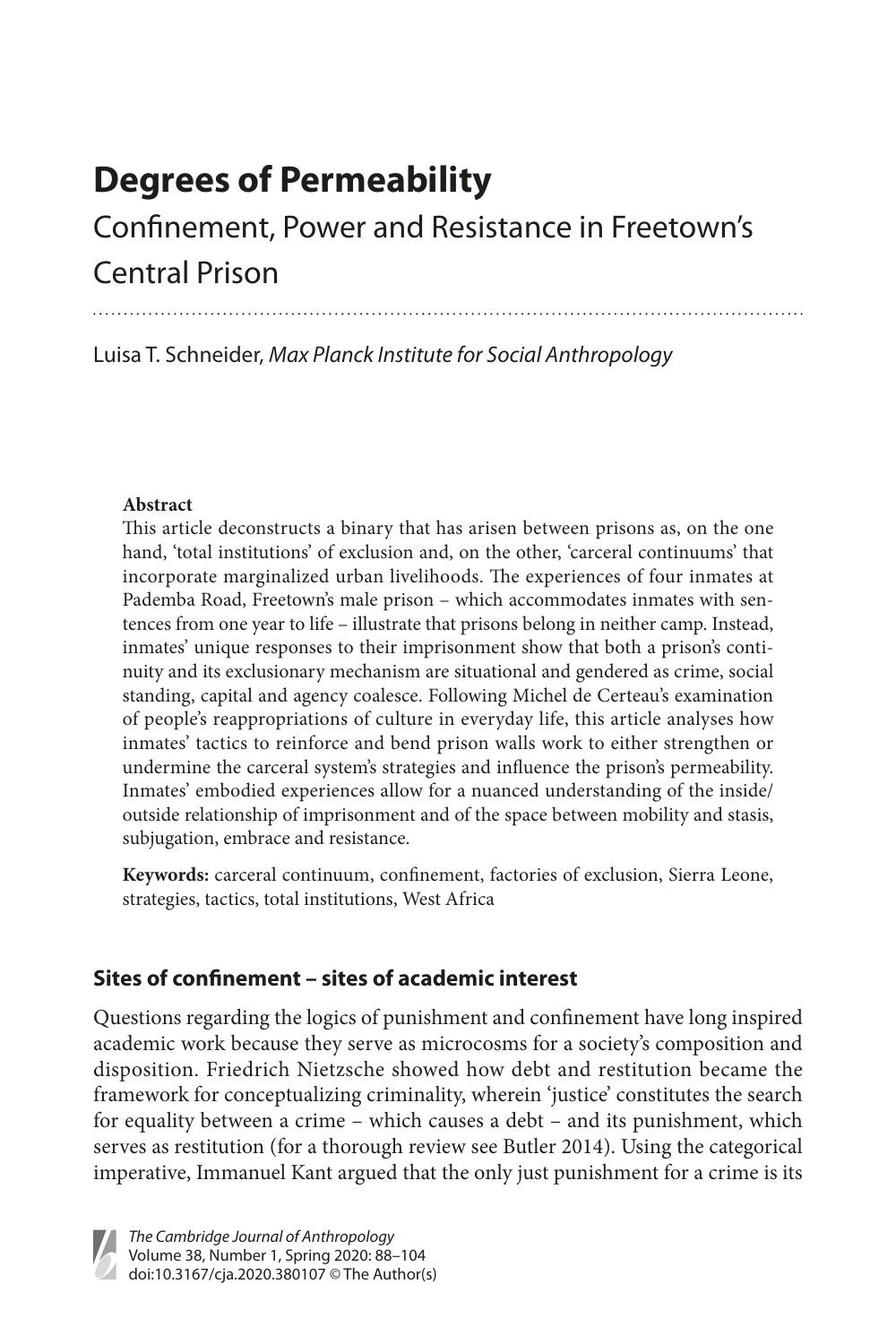equal, so that debt and payment could cancel each other out. However, this assumes a neutral processing of cases and an equal treatment before the law that is untainted by background, by the relationship between those involved and by society at large: clearly, a neutrality which is impossible.

Indeed, instead of punishment equal to the wrongdoing, the latter is predominantly translated into a different mode of punishment: a prison sentence. Prisons and their structures of confinement are illustrations of the mechanisms a society uses in its attempts to transform inmates into specific, 'common' citizens (Foucault 1977: 135). A society's values, fears and aspirations impact upon crime and punishment. Prisons thus serve as prisms through which a society's symbolic (Butler 2004), social, political and economic (Wacquant 2001) makeup is exposed. In Sierra Leone – and elsewhere – these parameters structure the criminal justice system and the way prisons operate. Inductively, they come into play as the social standing and socioeconomic background of the accused – in other words the economic and social resources they can mobilize in their defence – influence investigation, trial, sentencing and experience of imprisonment. To put this another way, those from marginalized backgrounds tend to be punished harder; they mobilize less sympathy and support, both among the mainstream population and criminal justice personnel, as the symbolic idea of their 'bad reputation' adds weight to their sentence. Looking into these mechanisms and their consequences, Loїc Wacquant (2001) concludes that confining institutions and marginalized urban spaces coalesce in a 'deadly symbiosis' – a continuum of precarity that disproportionally disadvantages already marginalized people in and outside of prison. While this concept has gained currency in recent years, scholars have put forth two different perspectives on this issue.

The first group argues that while already marginalized groups are disproportionally jailed, the separation between prison and society is absolute. Prisons are thus 'total institutions' (Goffman [1961] 1999) of exclusion. Zygmunt Bauman (2000) demonstrates how prisons moved from 'factories of labour', which thought to punish and re-educate inmates by putting them to work, to 'factories of exclusion' in the form of post-correctional centres where certain members of society are locked away and immobilized without being given any tasks to 'protect' the rest of society from an unjustified fear of them. Judith Butler (2004) shows how, next to literal violence, there is a vast arena of symbolic violence wherein excessive punishment is dealt out to irrationally selected enemies. It is this 'fear of small numbers' (Appadurai 2006) that leads individuals to be permanently excluded from society.

Following Wacquant (2001), another group of scholars argues that today the movement of people, goods and services between prisons and marginalized urban spaces undermines the idea of prisons as 'worlds apart' (Da Cunha 2008). Instead, prison and marginalized urban areas become more and more alike as access to mainstream society recedes. This continuum of exclusion builds what Karen Waltorp and Steffen Jensen call the 'prison–township circuit … a world of confinement apart from mainstream society' (2018: 1).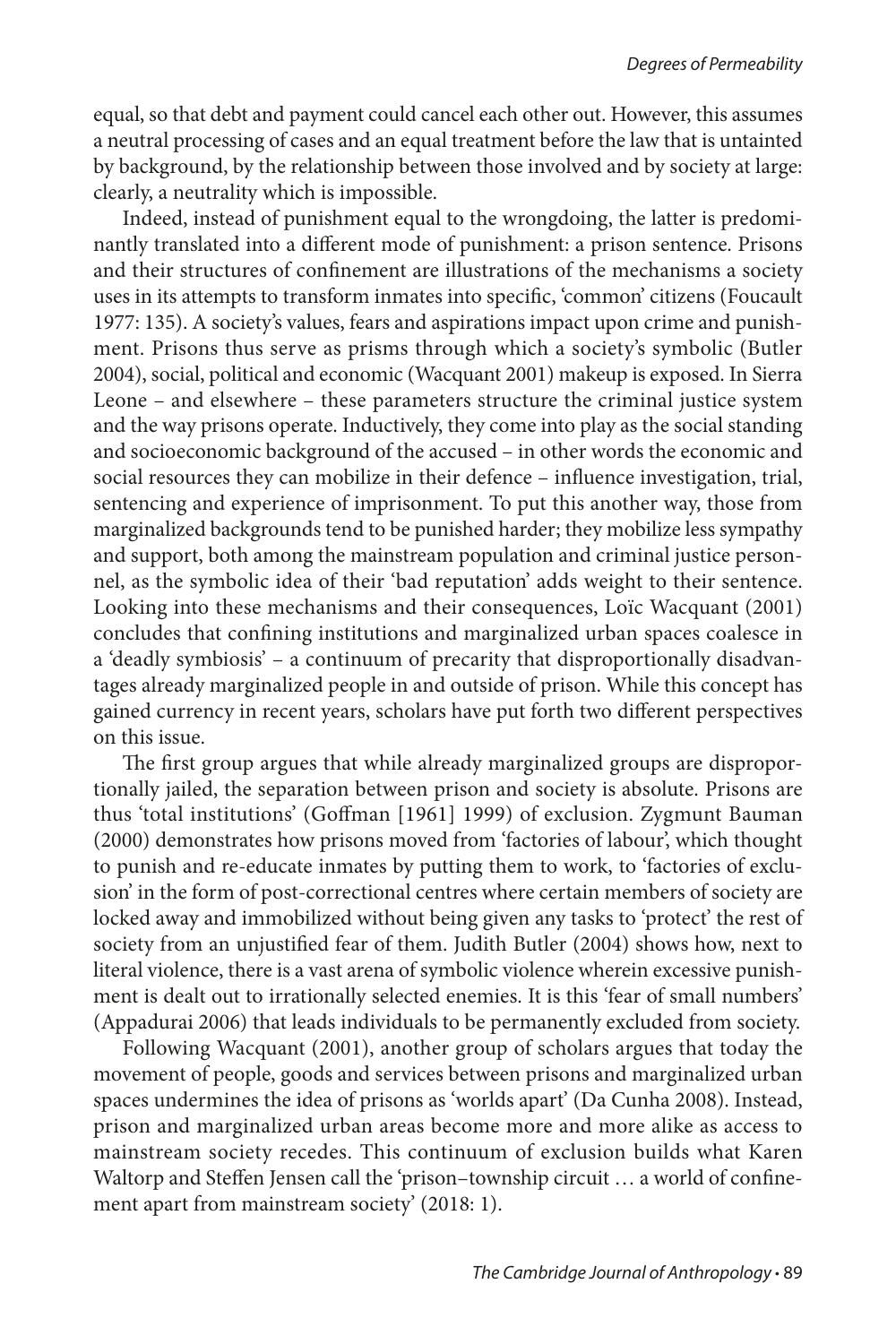#### *Luisa T. Schneider*

While the first group focuses on the exclusion of the individual and his/her confinement within prisons that are not permeable, the second treats confinement as disproportionally affecting certain social groups that stay connected in and outside of prison but are excluded from wider society.

Based on the experiences of four inmates at Pademba Road prison who developed unique responses to their situation, this article examines notions of continuity and homogeneity in prisoners' experiences of the inside/outside relationship between prison and society in Sierra Leone. The article builds on more than six years of research with respondents in Freetown that culminated in thirteen months of fieldwork on violence, dispute mediation and law in households, communities, courts and Pademba Road prison (2016–2017). There, I conducted narrative and life history interviews with seventy-nine inmates. Additionally, I conducted ethnographic observations of everyday practices in the prison and interviewed former inmates in Freetown. The following ethnographic accounts present the experiences of the Professor (sixties) convicted of murder, Sunny (fifteen) convicted of stealing a radio, Joker (seventeen) convicted of fraudulent conversion and obtaining money by false pretence, and PO (twenty-nine) convicted of conspiracy and impersonation. All respondents are from marginalized neighbourhoods and squatter settlements in Freetown and, apart from PO, our conversations took place entirely inside the prison. $<sup>1</sup>$ </sup>

These accounts reveal that it is the tension between these two models that captures inmates' experiences at Pademba Road prison. For some, prison follows a 'paradigm of exclusion' (Bauman 2000), which severs all contact with the outside world; for others, prison forms a continuum in a marginalized existence, albeit a gendered one. Where – and indeed whether – a dividing line is drawn is based on the nature of the crime and its author's social standing, interpersonal relationships and available socioeconomic capital.

## **Pademba Road – self-governance and the power of association**

Pademba Road, Freetown's male correctional centre, was founded by British officials in 1914 (Sesay 2014). While the prison has a capacity of 324 prisoners, the current prison population exceeds two thousand inmates (17 May 2018). The men and boys are held in six cellblocks: Blyden, Wilberforce, Clarkson, Howard House, Remand and the Condemned Block, which hosts inmates sentenced to life without possibility of parole (Schneider 2018: 259). The cellblocks are hierarchically organized and show significant differences regarding overcrowding, size and equipment. Most cells are fitted with a few mats to sleep on and a bucket that serves as a toilet.

Pademba Road's management style combines a shared-powers model and an inmate control model, both developed by Israel Barak-Glantz (1981). The former grants inmates certain rights for group association and a say in administrative decisions. In the latter, which gained prominence in Latin America, inmates – often organized into gangs – take control from the administration. In Pademba Road, there are insufficient resources allocated to the prison to hire enough staff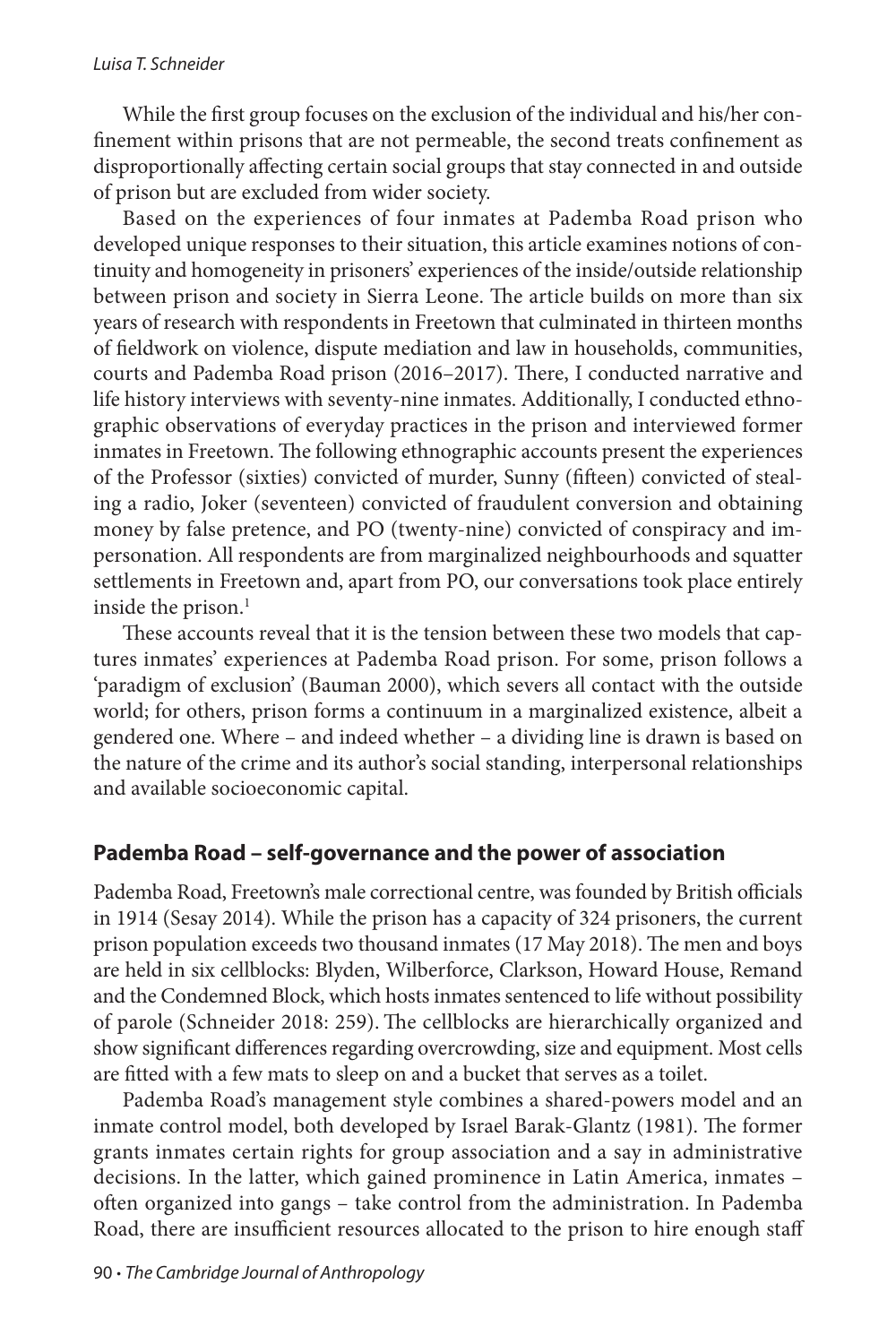to effectively police the prison population. Consequently, guards rarely enter the cellblocks, which are sealed by heavy metal gates, and selected prisoners, who are left entirely in charge of their fellow inmates, largely govern the prison. These men are called 'red bands' and they control the interior of the cellblocks with no oversight and unlimited power. Red bands command others – the so-called muscles – to carry out their instructions. Scarrer, an ex-combatant and red band, said:

Red bands are untouchable. They rule. Because the officers are not many and very, very afraid of us, the gangsters and murderers and hardened criminals, no police will ever enter the cellblocks. The red bands have everything: money, cigarettes,<sup>2</sup> ties [marijuana]. Some can even leave the prison to go party or 'finish the job'<sup>3</sup> if they just pay off a prison guard.<sup>4</sup>

And Ripper, a young man with multiple prison experiences, told me:

The power is with the red band, you know. He can simply say 'this guy needs to be raped, this guy needs to be beaten, this guy will sit in the shit-bucket today', and people are unable to refuse. He takes bribes for protection. If you don't pay, you…. Each block has a red band. There are some blocks that get along and some that fight, and people can also be exchanged between blocks.

Red bands are chosen based on their social capital, which translates to their power to mobilize, to control and to invoke fear. Thus, notorious gang leaders and inmates with life sentences are the most likely candidates*.* HungryBaller, another long-term inmate, told me:

The guards and even the government fear them because they know that at any time they could be broken out. It is they who rule the prison, really, and they only stay inside because they want to.

In theory, Pademba Road is an example of a penitentiary that combines a prison with workshops and a medical facility, replacing the prisoner with the delinquent (Foucault 1977). Due to this shared model, the majority of inmates have yard time only once a week for a few hours and remain predominantly confined to their cells. A small number of inmates control the kitchen, the distribution of food, the workshops and all other social activities.

Within the prison, security is constructed along lines of social power and membership. Inmates who self-identify as ex-combatants form a large social group that splits into factions along the dividing lines of the civil war (1991–2002). Freetown's various gangs are represented in Pademba Road as their members circle in and out of prison. Inmates without association may compete for membership through demonstrating complete obedience to a gang leader and willingness to put the needs of the group over personal wellbeing. Men and boys who receive sentences exceeding seven years are sent to Pademba Road from all over the country, leading to other social formations around geographical location and ethnicity. Age is a fourth group indicator. Additionally, there is a large group of inmates on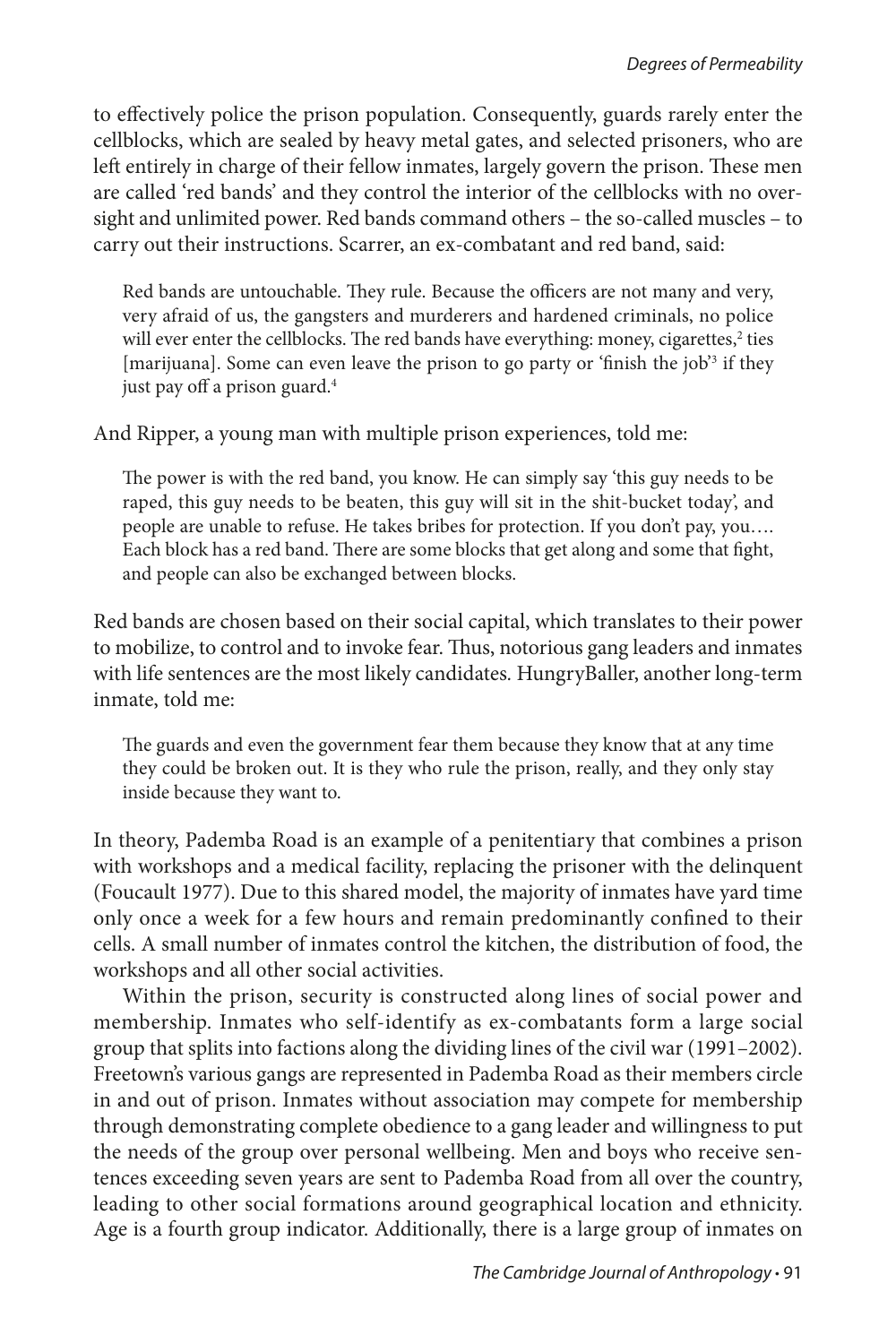remand who were arrested for minor offences but have thus far been unable to pay their bail in full or produce a surety. Others have been waiting for years for their cases to be heard in the courts. Inmates with no ties to any of these groups are often isolated and struggle to find their feet within the prison hierarchy.

## *The Professor – permeating the walls through rumour*

The Professor, a man in his sixties with a frail body but a sharp mind, is the most influential red band in Pademba Road. The Professor's life prior to prison is unknown. He never talks about it. Nobody quite knows when he was imprisoned. When I asked, inmates and guards alike assumed that 'he has always been there, definitely from before the war'.

The Professor, who is serving a sentence for murder, states confidently: 'I am choosing to be inside. In here, I am the head'. He describes imprisonment as a choice, not an inescapable fact. The prison walls seem not to matter to him because he does not perceive them as restrictive. The Professor runs one of the workshops where tools are readily available. Whenever goods enter the prison, they are brought to him by his muscles. The Professor's cell is semi-furnished and shared with only two others. In his workshop, he has created a 'chill-out space' where he sits and reads while his muscles do all the handiwork. His informal business is flourishing and the list of those trying to get close to him is long.

The Professor's influence is linked to, among other things, a famous prison break in 2010 when between nineteen and thirty inmates, convicted for murder and armed robbery, escaped through the main gate after firing a pistol that resulted in the guards abandoning their posts (BBC News 2010). This escape, together with rumours of how red bands could leave the prison for a bribe, threw the 'fact' that the prison is inescapable into question.

The Professor's authority, as he told me, does not stem from his physical strength, but from his ability to manipulate information. Although existing reports never mention him and official narratives deny his involvement, the Professor is rumoured to have enabled this prison break by training those in his cellblock and workshop to 'overthrow power'. In no way does he contribute towards dispersing these rumours. Instead he recognizes, as he told me with a flashing-serious look, that 'words are most powerful. These people here live from stories. Now if you know how to place words … you can control the world'.

This relates to Steven Hahn's finding that rumours can serve as a form of collective and dynamic political struggle (1997: 124). And in fact, the Professor assumed that 'the prison break will never be forgotten because it makes us on the inside believe that things can be different and that there is a choice to us being here'. It was Vicente Rafael (2000) who stated that:

By divorcing understanding from ownership, rumors are ineluctably public, condemned to promiscuous circulation … and a kind of illegitimate historicality. Rumors constitute the 'noise' between those events destined for memorialization. (2000: 117)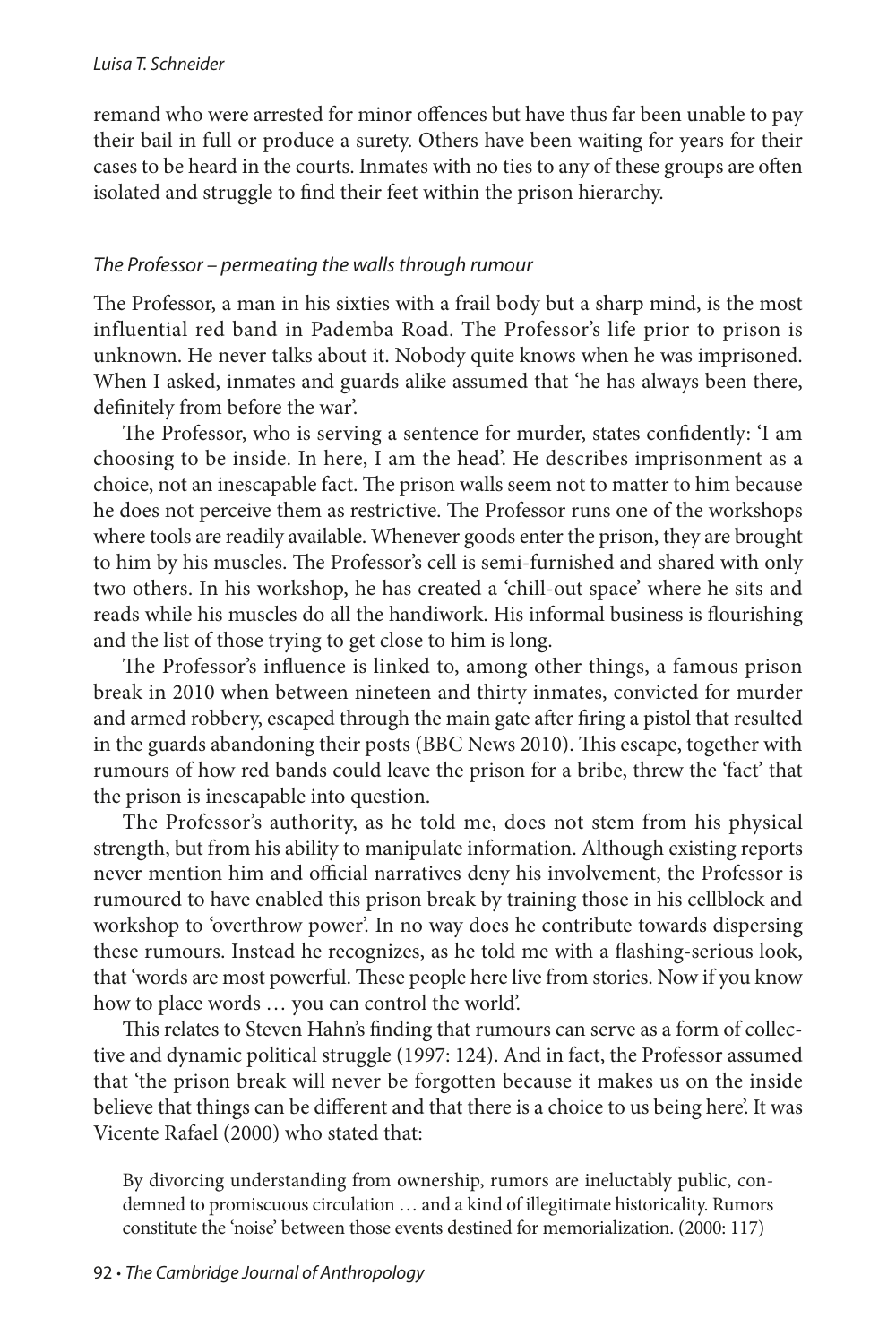The way the Professor used the 'noise' over his involvement in the prison break, how he wrote history, took ownership over events and influenced the collective imagination can be understood as a weapon of the weak (Scott 1985). Due to their anonymous, constantly altering, readily amenable characteristics, and their openness to transmission and embellishment, rumours are one way through which subordinate individuals and groups can establish a position of authority. Through creating, manipulating and dominating the discourse, the Professor secured his position within the prison landscape and, subsequently, influenced how those under his command interpreted information and action, and transmitted interpretations to the realm of public discourse.

Thus, it is through rumour that the Professor creates the permeability of the prison walls and ensures his superior position within the prison. Rather than submitting to the arbitrariness of prison life, the Professor builds a structure that allows him to regain not only agency, but power. By placing himself at the very top of the prison hierarchy, the Professor turns domination into sub-dominance (Freire [1970] 2005). Although his life is entirely inside the prison and all history of a previous life has been consciously erased, the Professor moves freely through the prison. Through his informal business, he constantly transcends internal walls literally and prison walls symbolically. He thus embodies elements of both the discourse of exclusion and that of a continuum.

Sunny, who is placed firmly at the lowest end of the prison hierarchy, uses the opposite tactic of being for himself rather than ruling through social webs.

### *Sunny – confined to the inside*

Sunny is fifteen years old. His parents died during the war and he was raised by his aunt, who is a caterer. From a very young age, Sunny had to wake up around 4 a.m., when the pump opened, to get water. Later, he would wash the pots and pans and help with the cooking before sweeping the room and doing the laundry. During the day, he assisted in his uncle's electronics shop. Sunny was never allowed to go to school. One day he stole a radio from the shop, took it to the nearby school and tried to exchange it for school fees. The headmaster called his uncle, who did not take him home but reported him to the police. When I spoke to his uncle, he told me: 'Sunny has rotten blood. His parents were idle. This boy is not good. I never wanted to take him, and that radio was his real person coming out'. Sunny never denied the theft and is serving a two-year sentence.

After the arrest, Sunny started experiencing necropolitics – 'contemporary forms of subjugation of life to the power of death' (Mbembe 2003: 39), leading to disassociation of punishment from wrongdoing and to the attempted annihilation of agency at the hands of state power. Minors are supposed to be sent to Dems, the Juvenile Detention Centre, but because the security at Dems is low, two mechanisms of subjugation result. Youths are either sent to Pademba Road without a record of their real age, or they are recorded to be eighteen and tried as adults. Criminal justice personnel thus perform already marginalized minors out of existence.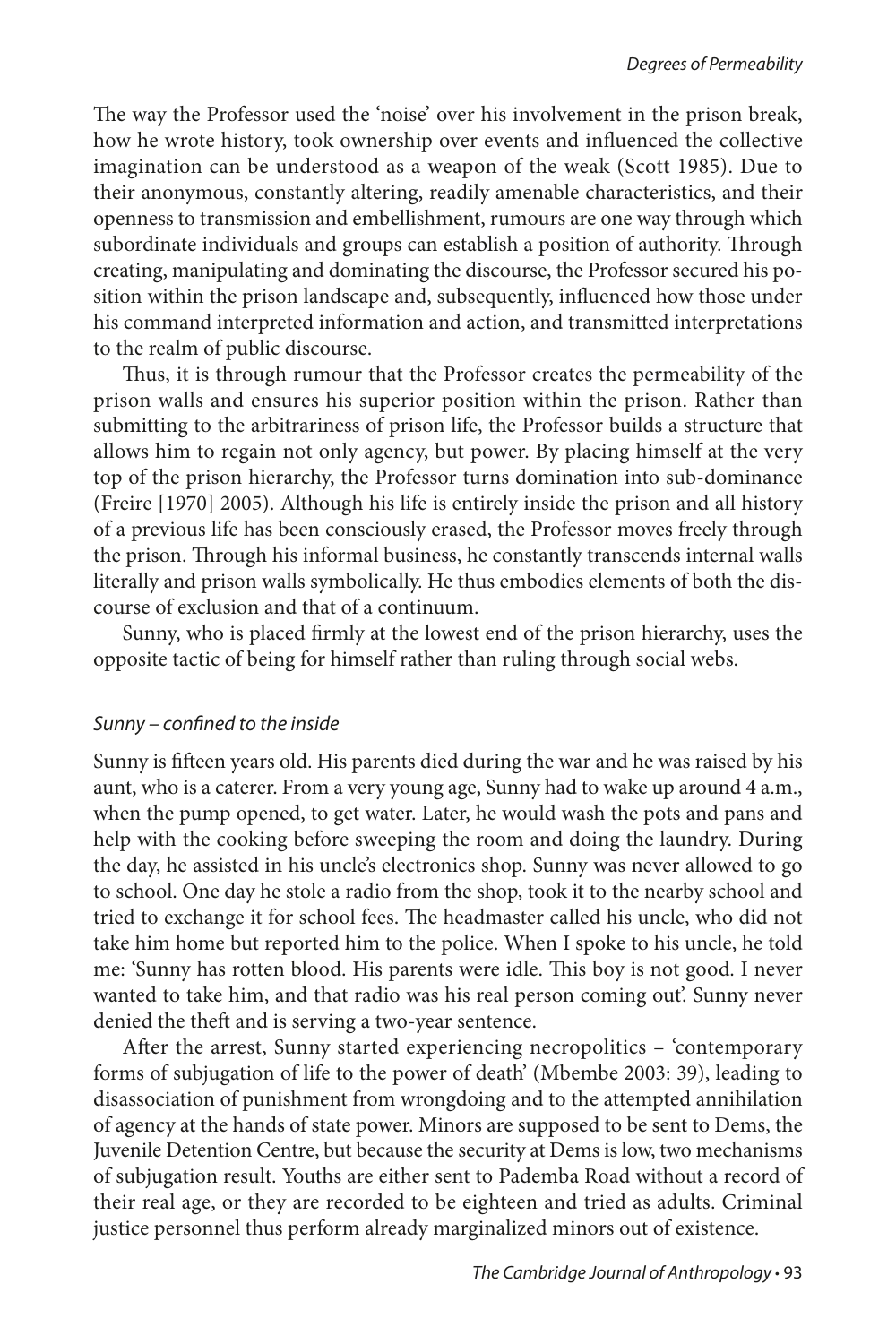#### *Luisa T. Schneider*

For Sunny the prison walls are as rigid as can be. Being cramped in the most crowded cell, with neither social nor economic capital – no contacts within the prison and no things to trade from the 'outside' – he finds himself at the lowest end of all the prison hierarchies. While the Professor could render the prison walls almost transparent through his business and his rumours, the distinction between outside and inside is impenetrable for Sunny. Instead, the logics of arrest, trial and incarceration resulted in a complete severance of social ties. By severing all his ties to the outside world, the 'prison complex' executed symbolic violence: it 'annihilated' Sunny 'as a social being' (Le Marcis 2017). While goods, services and communications flow in and out as certain prisoners are integrated into a network of mutually influencing institutions to varying degrees, prisoners like Sunny continue to be excluded from these transactions, a segregation even more sharply evident through its nuances. The prison therefore remains a 'total social institution' in Erving Goffman's sense for many ([1961] 1999), while those in control can pass through its walls.

Sunny did not have legal representation or any person to advocate for him. Neither did he have any way to prove his real age. Furthermore, his accusers were his own family, which made him extremely suspicious in the eyes of other inmates. ChainSaw, who shared a cell with him, told me: 'That man, I dunno – when your own family accuses you something must be wrong with you – maybe he is a witch, or maybe – I don't know, but that man is not sober'. And a guard told me: 'It is like in the song [*Nor Pwell Me*] "If your house does not sell you, the street won't buy you".<sup>5</sup> Unable to find acceptance in a workshop or negotiate time away from his cell, Sunny is locked in for six days in a row, receiving no visitors and no information from 'outside'.

Sunny's form of everyday resistance lies in non-participation and apathy (Scott 1985). In the darkness of his cell, he sits in the same spot, staring straight ahead for hours on end. He does not participate in any activities and rarely speaks. Sometimes I left Sunny after several hours during which neither of us spoke a word. What I know of him, I know from his case file, his fellow inmates and the few times when he whispered into the silence, mostly without looking at me. These whispers, which would linger in the foul air, sounded like this: 'I am done', he sometimes said. Or 'everything is done'.

He is one of four other inmates with whom I conducted research who are entirely excluded from human connection. These cases are strong examples of the consequence of necropolitics: of 'the creation of death-worlds, new and unique forms of social existence in which vast populations are subjected to conditions of life conferring upon them the status of living dead' (Mbembe 2003: 39–40). Through necropolitical practices, the state's criminal justice system constituted Sunny as a criminal subject who would serve a sentence proportional to the crime committed. To achieve this state, Sunny had to be convicted not as a minor, but as an adult,<sup>6</sup> a circumstance that stripped him not only of legal rights but also of his own identity. Another core component required a total separation between Sunny's past life and his life in prison, a recreation of Sunny as the convicted felon. At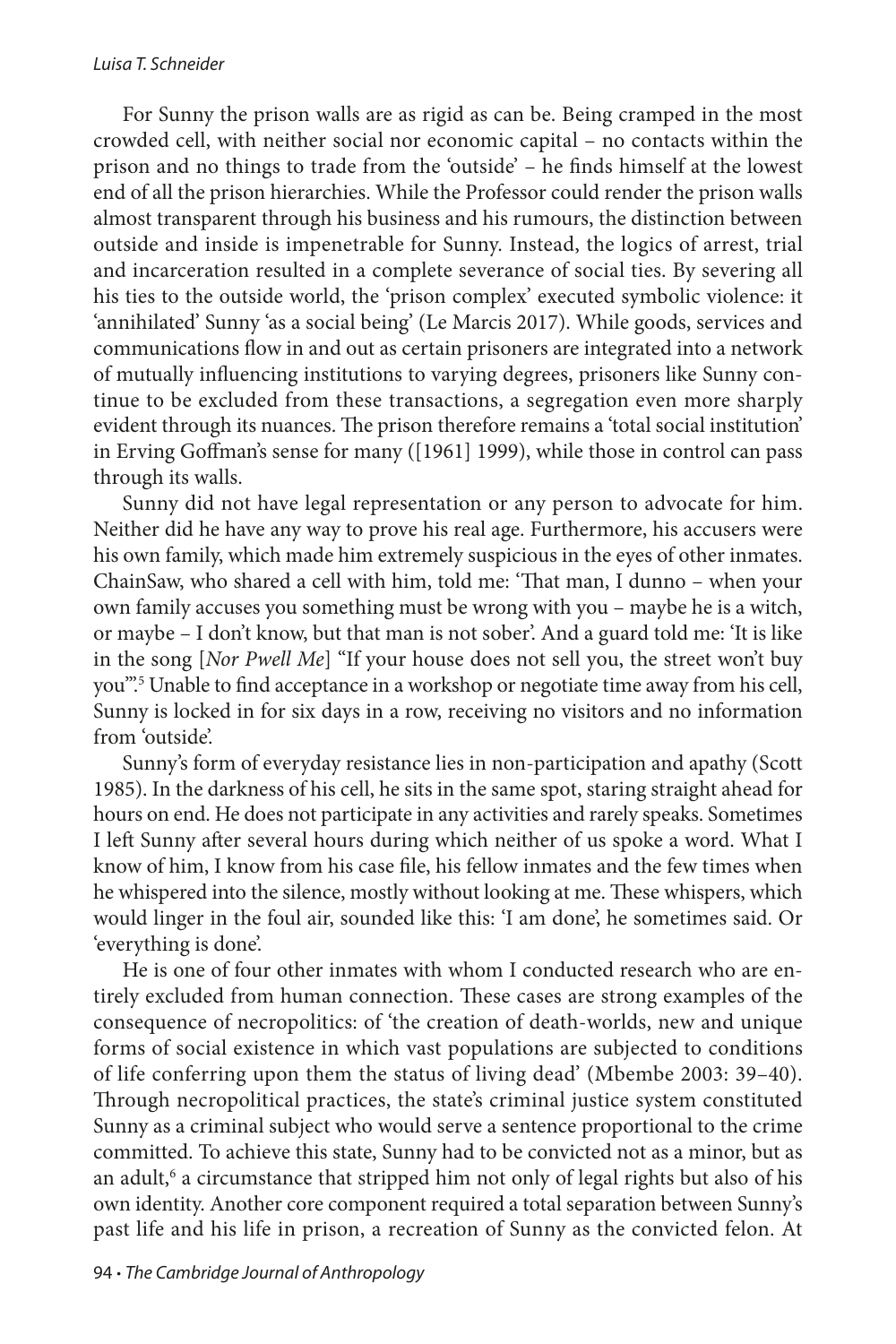the heart of these practices was dehumanization, a separation that severed all ties between the different spheres that connected Sunny to the world and left him with only his own 'irreality' (Sartre [1940] 2004).

This relates to Bauman's (2000) notion of a post-correctional age in which the logics of punishment are no longer to transform, but to exclude, to lock away. The reasons for the disproportional punishment Sunny received – being locked away in an adult prison for stealing a radio to pay school fees – must be analysed not separate from, but in relation to larger structures of oppression. Sunny is not only at the lowest end of prison hierarchies but at the lowest end of society. Underappreciated by the family who raised him and without social support, he was never able to take direction over his own life. His agency was constantly reduced: first by his aunt, who had him do household chores rather than sending him to school; secondly by his uncle who accused him rather than protecting him; and thirdly by the criminal justice system, which tried him as an adult and sent him to a correctional facility for adults.

In prison his story caused suspicion, as it seemed too absurd, too threatening, to be true. His fellow inmates, who could not understand why his family had 'sold' him to the system, rejected him in order to reject the idea of a 'paradigm of exclusion' that extended far beyond the prison and hit those most vulnerable the hardest. Finding fault with Sunny rather than with the system kept their faith alive in a system that was at least semi-just. At the same time, this alienation of Sunny to protect the idea of a semi-just system completed the 'paradigm of exclusion' as Sunny was now cut off from social worlds not only outside but also inside the prison.

As such, Sunny represents an experience of imprisonment that follows the first paradigm of exclusion and impenetrable prison walls. The mechanisms of exclusion are based on Wacquant's notion of disproportional punishment of marginalized groups, but as this mechanism continues inside the prison, Sunny is no longer part of even the marginalized group that is punished and excluded from others. Instead, he is reduced to an individual whose ties to all others are severed. Since even those who are 'othered' by an unjust system reject him, he embodies Bauman's theory of exclusion.

Joker's story, on the other hand, is one that combines both paradigms: that of separation and that of continuity.

### *Joker – moving between two worlds*

When his aunt left for the UK, she allowed Joker, seventeen, and his wife and daughter to live in her apartment. Joker saw the perfect opportunity to raise some money. He rented the apartment out and continued living rent free with his friends who had a big house. However, eventually the aunt discovered his tactic and reported him to the police. He was subsequently convicted for fraudulent conversion and obtaining money by false pretences and is now serving five years.

In prison he immediately began networking through a combination of careful observations of the social relations within the prison and attempts to position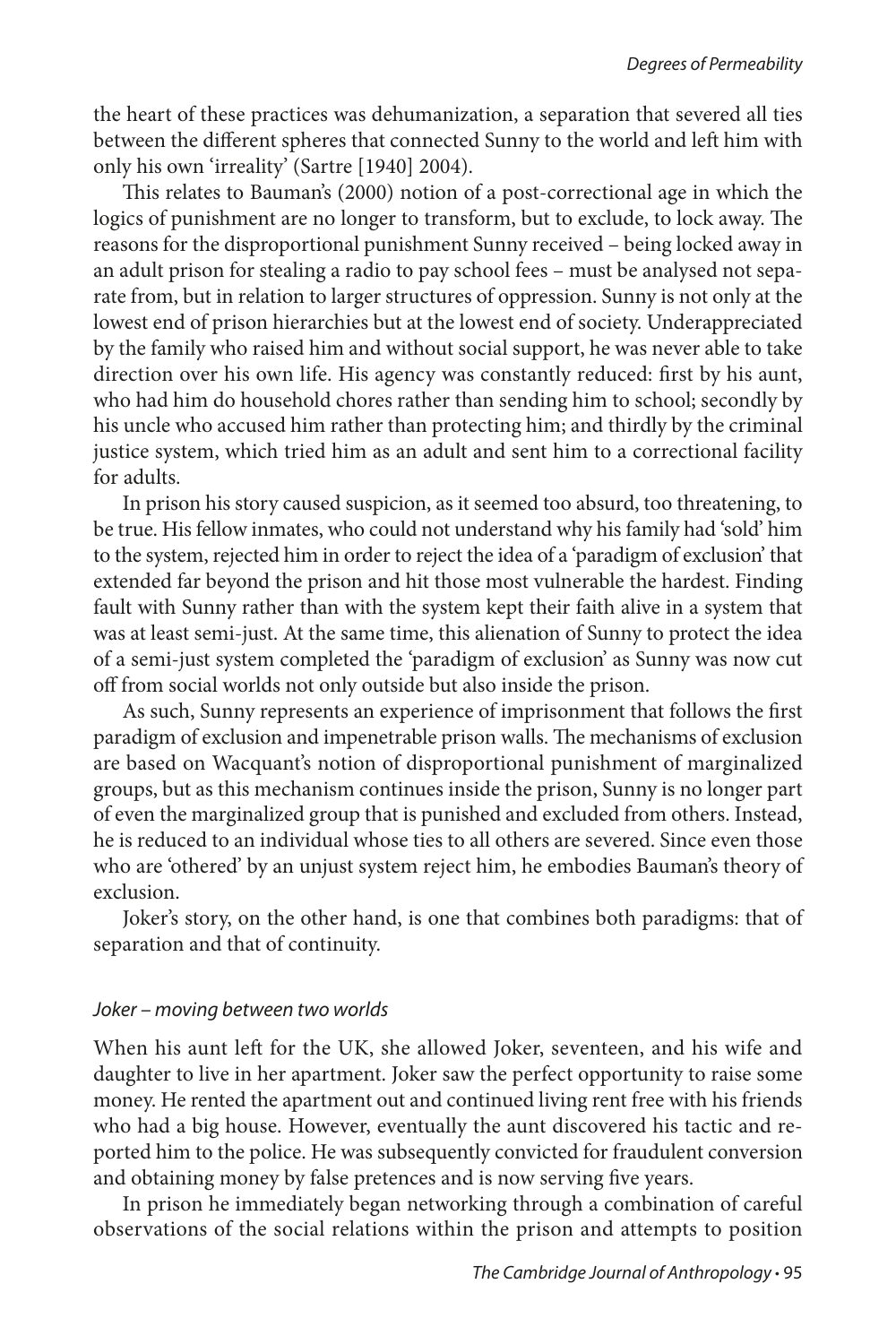himself most favourably within them. Realizing that the library was a place where different organizations that collaborated with the prison conducted their activities, and that it was not under the control of a red band, he made the position of librarian his goal. By means of tactically foregrounding his intellectual skills, his neutrality within the prison's social structure, his reliability and his politeness to prison guards, he eventually succeeded.

As the librarian, he was able to leave his cellblock six days a week as compared to the four hours per week normal for many other prisoners. As the library was open to all inmates who were allowed to leave their cells and was relatively unpoliced – and because, as he put it, other inmates did not find him 'fearful' – he gained information about various cellblocks and the happenings in the prison. His shifts were so long that they covered the yard time of different cellblocks. As a result, many prisoners quickly learnt to rely upon him to deliver messages between various members of cellblocks.

His new position had positive ramifications for his status within his cell as well. Because he was well connected, Joker could carry the world outside the cellblock back into his cell and share it with his cell mates. In so doing, he shrank the importance of the prison as a separating institution of exclusion and expanded the life-worlds of his cell mates far beyond their cellblock. And because Joker treated information and stories as currency to be exchanged for goods and services, he had a steady stream of income. This income then allowed him to further increase his influence.

In that sense, his life in and outside of prison was one of continuities. Just as outside of prison he sought to make money, now he sought to create connections and position himself in a way that made him useful to others. The fact that Joker's aunt had reported him did not decrease his status as it had for Sunny. Indeed, she was considered to be in the wrong, whereas Sunny's story was never believed to be the full picture. That Joker had tried to make a profit increased his social standing and gave him the status of a businessman with his wits about him. Because he was caught, he did not attract envy but likeability.

However, Joker missed his wife Fatu and his daughter terribly. It is this separation that exposes the prison as a 'total institution'. Joker spoke about them whenever we met and many of his cell mates explained that his being 'crazy in love' made him 'mad' because he 'focuses too much on his family who is gone'. After he was imprisoned, Fatu moved back in with her parents, who lived about a six-hour drive from Freetown. Due to the long and expensive trip, Joker's contact with his wife and daughter went from seeing them every day to seeing them for a few minutes two to three times a year. Seeing and feeling his family slipping away rendered the prison's power omnipresent; it not only separated Joker from his family but was able to dissolve the family relationship, changing his previous position as father, husband and provider to that of the absent criminal.

While his family could occasionally gain a glimpse into his life-world, he was unable to take any part in theirs. Joker did not see his daughter growing up. Milestones such as her first steps, her first day in kindergarten and her first tooth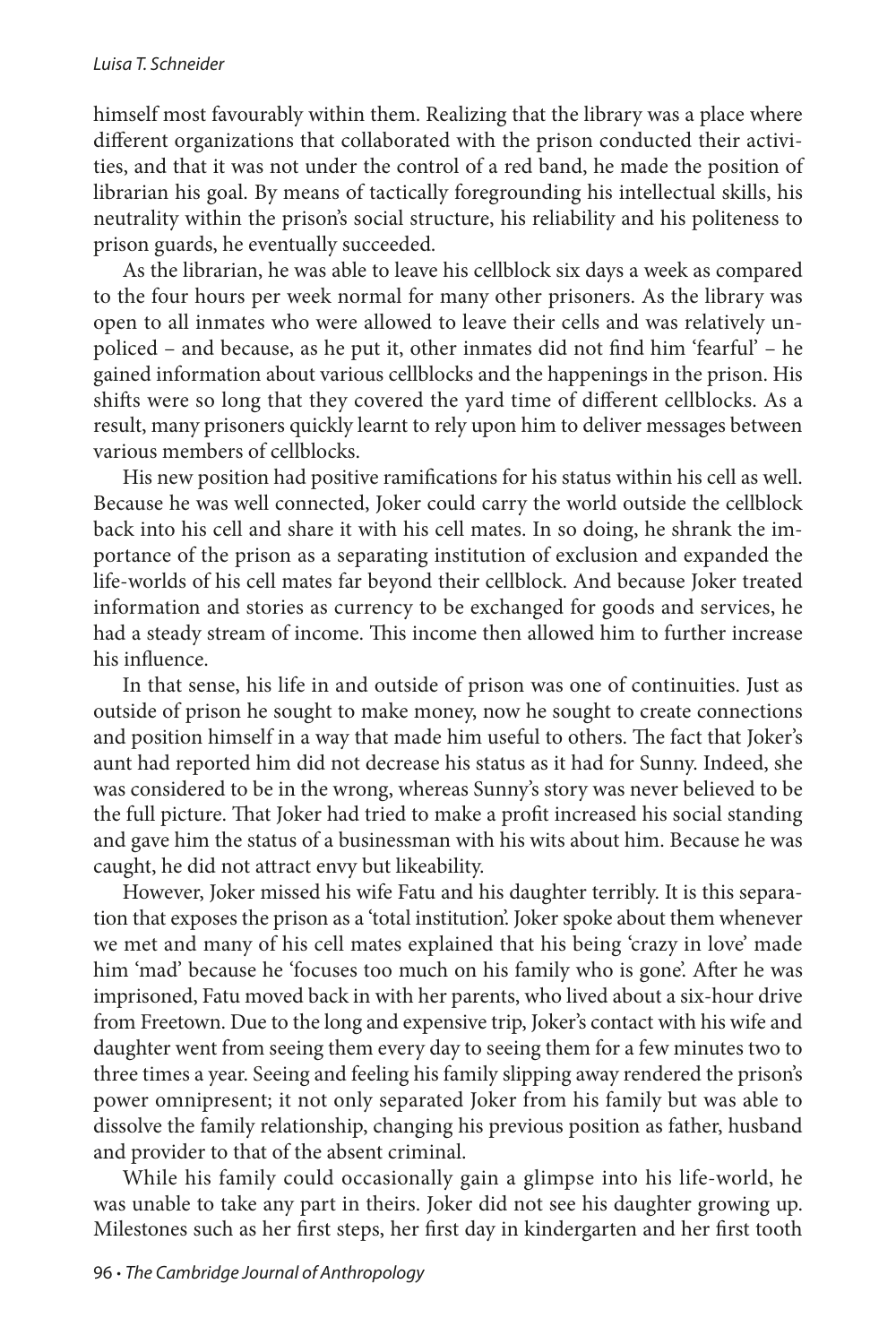were reduced to stories told by his wife rather than shared experiences. This relates to Jean-Paul Sartre's ([1940] 2004) observation that relationships require 'perpetually renewed efforts of approximation' (Sartre [1940] 2004: 145; Schneider 2018) in a never-ending attempt to grasp one another completely. While the end goal of complete understanding is impossible to achieve, it is these constant attempts at approximation that nourish our love for who a person is and not for how we construct her to be. The more our memory takes over, the more 'genuine feelings' are replaced by 'imaginary feelings', just as our idea of someone becomes increasingly unrealistic with time because memories write stories of their own (Sartre [1940] 2004: 145; Schneider 2018: 278–279). Hence, as I wrote elsewhere, 'through imprisonment, personal relationships move from a real presence to an imagined one, they fade away, alive only in their imagined otherness' (Schneider 2018: 278).

Joker's situation shows that while his life is one of partial continuities in and outside of prison, exclusion plays an equally big part in his prison experience. Although the prison walls become more permeable as Joker receives and disseminates information between guards and prisoners and sees goods moving in and out of the prison, his self has been stripped of the subject positions he cherished the most: husband and father. His longing for his family makes the separating element of imprisonment a constant concern. Situations such as Joker's show that although the prison is permeable to some extent, this permeability is gendered. In Sierra Leone, persons of the opposite sex never circulate in and out of the same prison in any other capacity than as visitors. The life-worlds of families and heterosexual couples are irrevocably changed as neither the life inside nor the life outside can be shared through anything other than stories, memory and imagination. Consequently, both elements exist side by side: the prison as a continuum and the prison as a total institution of absolute exclusion.

As a single individual with five brothers and no sisters, PO's experience is vastly different. Since his sentences are always short and his social connections span both worlds, he embodies Wacquant's concept of a 'deadly symbiosis' between prison and marginalized urban spaces.

## *PO (Police Officer) – mocking the system*

PO's story is best introduced through an excerpt from my fieldnotes from 27 January 2017, which depicts his trial:

Normally the corridors leading to Court Room 1 are empty. Not today. People form tight rows down the corridor. The courtroom is equally packed. Once I make my way through the crowds and squeeze myself onto the journalist's bench, I try to count the number of attendees, accused, police officers and lawyers without success; the scene resembles a hidden-object challenge, albeit one with constantly moving elements.

Two murder cases are opened but neither journalists nor visitors pay particular attention to them. Instead, the focus is on an accused person who has a bench all to himself, even though the bench next to him is crowded with a number of other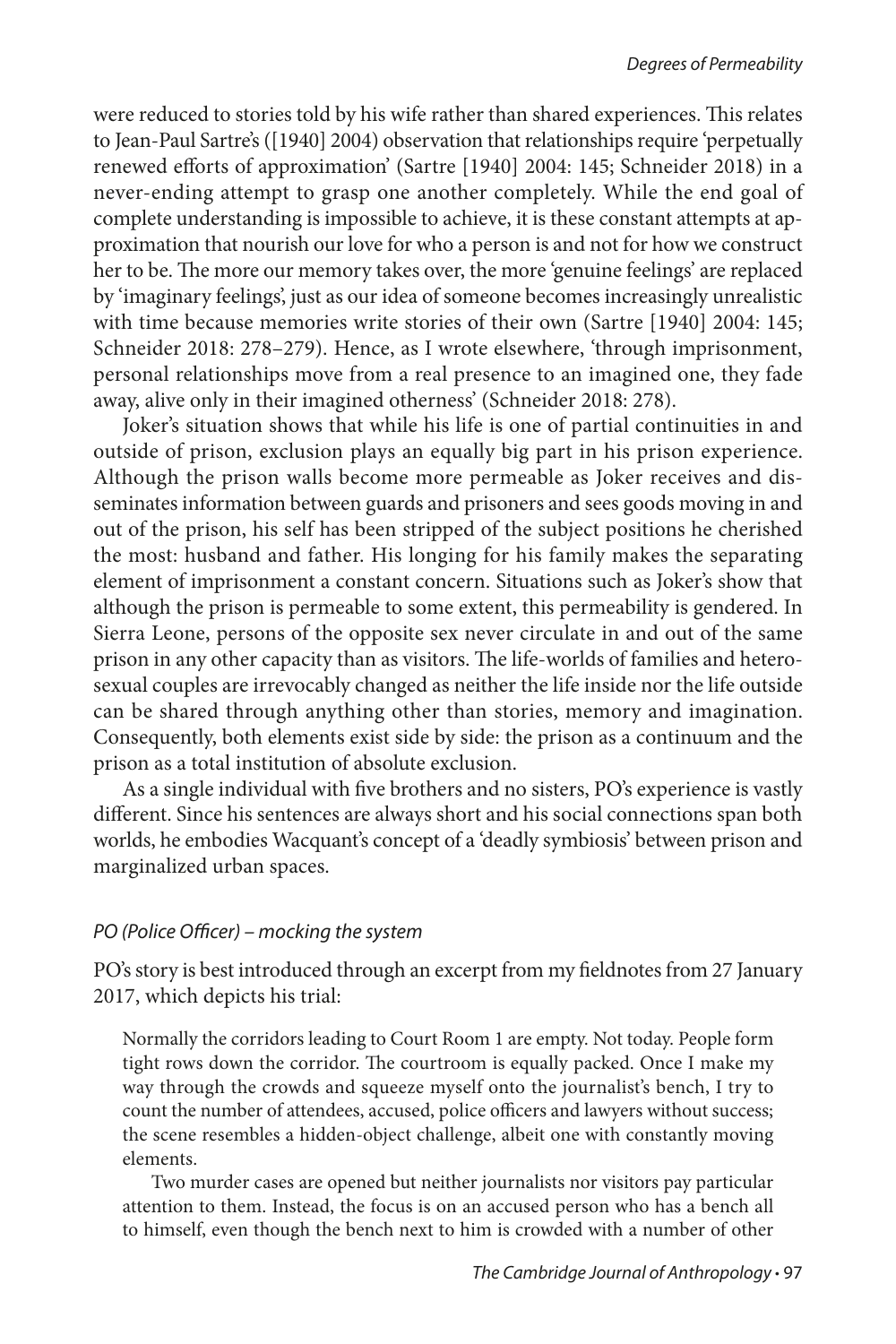accused waiting their turn. In addition, there is something about him that keeps the police at an angry distance. Soon, I understand what.

The confident looking man seems calm when he takes the stand. He does not acknowledge the massive applause that accompanies his short walk from the bench to the stand, an imperviousness that makes the applause seem even louder. As the case file is handed to the magistrate, the magistrate's face changes quickly from neutral to highly amused. 'Let's have it then' he says, urging the investigating police officer to read the charges.

The man is accused of conspiracy and impersonation of a police officer. For over two years, he had stopped vehicles and collected fines in full police uniform. After the charges have been read, the magistrate turns to the accused and asks: 'Young man, did you do this?' 'Yes Sahr' replies the accused without hesitation. 'Why did you do it?' the magistrate asks. 'White teeth and black hearts are too many in this country', answers the accused, citing a popular proverb that means that someone's seemingly genuine smile and sincerity may mask serious wrongdoing. The accused continues by saying: 'I saw that the police were not working. They take money from us, the poor *okada* riders [bike riders], and let the big men who eat all the money go free. So, I stopped them and collected fines'. 'How did you do this?' the magistrate inquires. 'I will not tell Sahr', replies the accused.

I have never heard a magistrate question a witness directly rather than through the legal counsel, let alone engage in a form of conversation. Further, the way in which the accused responds negates the power asymmetry between him and the magistrate. So far, the proceedings are akin to a political theatre performance enacted to expose the failures of the police – a performance in which the magistrate partakes. Addressing the full courtroom, the magistrate calls the man 'the most efficient police officer in Freetown's history'. In fact, he gives him his nickname by calling him PO, Police Officer. He tries to determine how much money PO made, but PO refuses to give any indication. The magistrate urges other officers to take an example from PO as he 'probably collected more fines than any of you'. Then he addresses PO again and says: 'We need people like you in the force. You would make a fine officer. After your sentence you should really sign up for police training'.

There seems to be an amicable complicity between the magistrate and PO, which further ridicules the police officers present. Several times, the magistrate asks to see the photographs which were taken of the accused in police uniform upon his arrest on 1st December 2016 and comments on how much the uniform suits him, how handsome and upright he looks and how commanding of respect he is. The disgruntled police aside, PO is celebrated. Upon sentencing the magistrate even asks PO whether a sentence of 12 months would be acceptable. 'Yes Sahr', PO replies with a smile.

The magistrate regains his seriousness before closing the case and exclaims that 'such acts should not be encouraged in society because they have the propensity to undermine and bastardize the Sierra Leone Police Force. There are laid down procedures for enrolment into the force and such acts [of impersonating] should be nipped in the bud' (Admin [2017] 2020). But since this rounds up a 20-minute conversation characterised by mockery, his final words are drowned in the crowd's laughter.

I start speaking to PO after he sent me a note from the accused's bench at the opposite site of court, much like schoolkids do when the teacher does not pay attention. I observed the note moving from hand to hand and only realized it was for me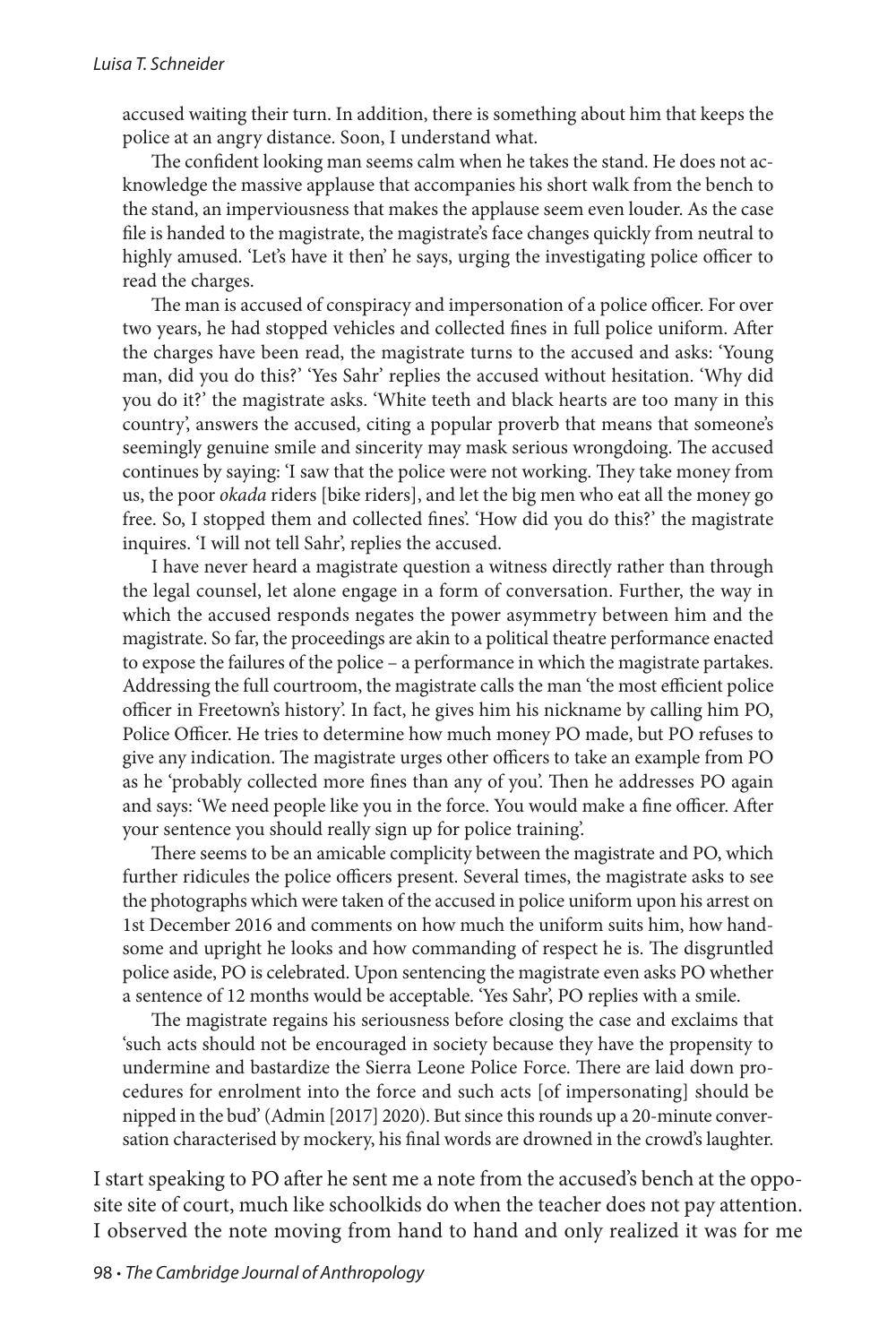because 'white woman' was written on the front of the neatly folded scrap piece of paper. 'What are you doing here? Let us talk', was written on the note.

I spoke to PO often thereafter and he always had an agenda. He had been in and out of prison countless times and Pademba Road did not scare him. It had never been his intention to escape the law; if anything, he was deeply surprised that he did not get caught earlier. When the driver who got him arrested refused to pay the fine PO wanted and demanded they go to the police station, PO could have just left. Instead he followed the driver to the police station to be caught, thereby submitting to his own arrest.

In 'The Aesthetics of Vulgarity', Achille Mbembe develops Mikhail Bakhtin's analysis of the obscene and the grotesque as modalities in the postcolony through 'which subordinates reaffirm or subvert power' (Mbembe 2001: 133). Mbembe demonstrates how power can be inverted when 'the masses join in the madness and clothe themselves in cheap imitations of power to reproduce its epistemology, and when power, in its own violent quest for grandeur, makes vulgarity and wrongdoing its main mode of existence' (133).

In this way, impersonating a police officer is much more than an act of resistance to PO's own marginalization. Rather than openly protesting an oppressive system, PO takes on the subject position of the oppressor (Freire [1970] 2005). Yet he knows that eventually he will be caught; in fact, getting caught completes his dramaturgy. Through exposing wrongdoing with wrongdoing, his performance exposes the police's weakness.

In his study of the West African Hauka, who use mimicry and mockery to negotiate colonialism, Paul Stoller argues that respondents 'mimicked the white man to "master" him, to tap into his extraordinary power so that it might be recruited for local uses' (1995: 196). By embodying the oppressive, corrupt force of the police officer and turning him into a ridiculed mascot of 'everything that is wrong with the state', PO turns power usually used *against* marginalized groups such as himself into power that works *for* him and against oppressive institutions. PO thus showed how 'pretence (*le simulacre*) becomes the dominant modality of transactions between the state and society, or between rulers and those who are supposed to obey' (Mbembe 2001: 129).

In the eyes of journalists and attendees, PO becomes the beloved trickster who is faithful only to the oppressed and marginalized. By taking from the rich, PO is interpreted as using crime against the criminals. In court, he therefore speaks to the 'complexities of public feeling that cannot readily be made articulate' (James 2003: 101). While institutional failures are often hard to expose, PO's case serves as a symbol for confirming public yet unproven knowledge of corruption and mismanagement that is fed by and intertwined with long-term structural violence (Dentith 2013: 46; Wigmore 2015). In exposing how state personnel exploit the poor through 'beating the system with its own weapons', as the journalist sitting next to me says, PO offers 'laughter alongside melancholy' (Piot 2010: 19).

PO's case shows that embodying the trickster is one powerful way in which inmates may simultaneously accept the subject position of the criminal and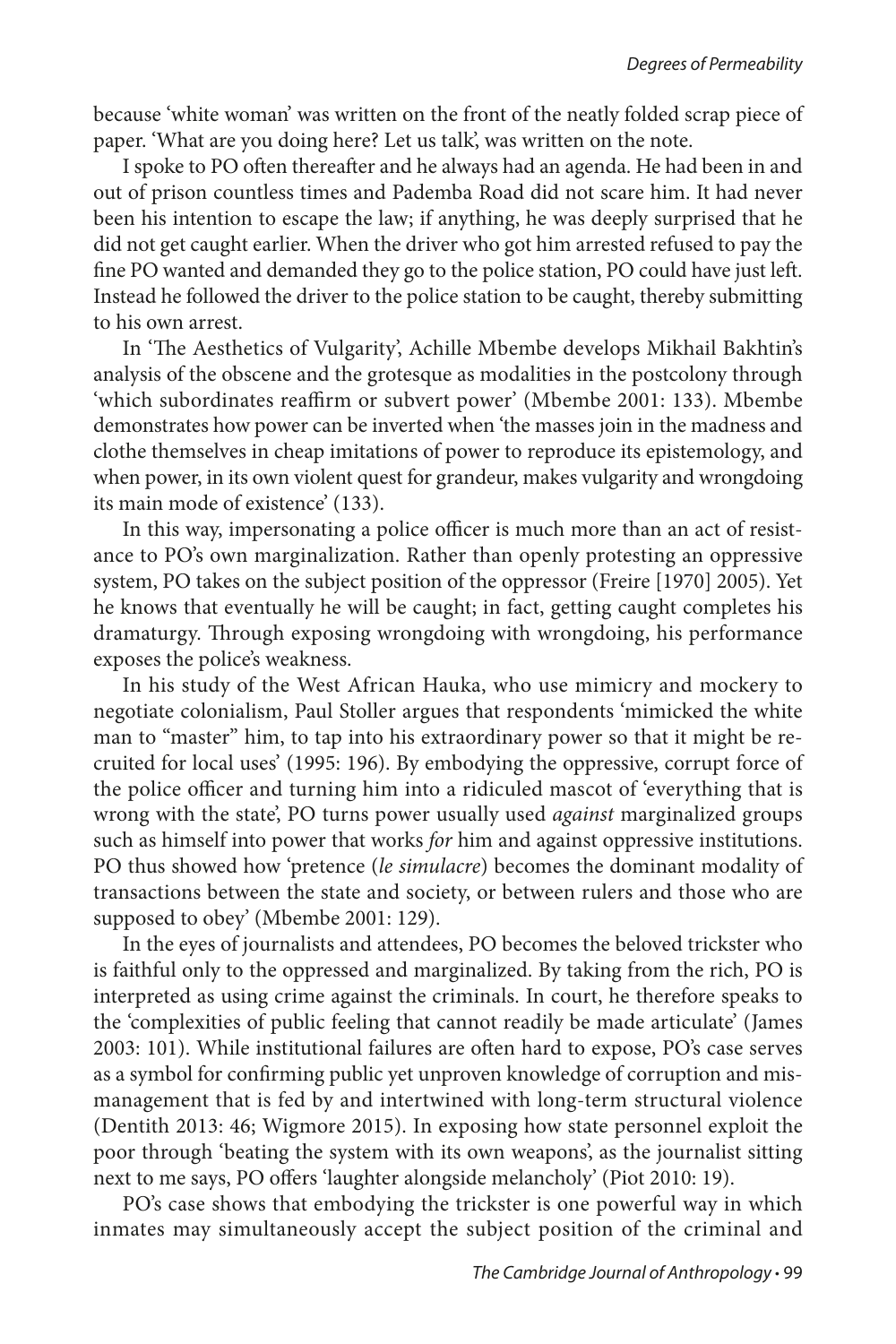redefine it. It is a redefinition that questions the given structures of criminality, its moral and ethical underpinnings and the right and wrong of certain practices. This position simultaneously mobilizes the support of like-minded social groups. In fact, elements of the trickster can be seen in the Professor's, PO's and Joker's cases. The Professor manipulates people and information while Joker negotiates his own advancement through performing the role of a useful and trusted friend, and PO finds his heroism and his coping tactics in the ethical; through his actions, he causes his own downfall in the name of supporting a bigger cause.

With his social networks spanning prison and city, PO embodies Wacquant's notion of a continuum. His life relates to Manuela da Cunha's notion of prison as a 'hyper-total institution' where social relations transcend the boundaries of prison and city as 'webs of relations and meanings flow across and remake both worlds' (2008: 346).

# **Of tactics and strategies within and beyond walls – a power bargaining**

Whether we see imprisonment as the manifestation of a continuum whereby already marginalized groups feed the prison system, or as a mechanism through which certain individuals are immobilized and locked away, what the two models have in common is that through structures of punishment prisons attempt to produce specific citizens (Foucault 1977: 135), often by attempting to strip inmates of specific subject positions, as well as of the possibility to (re-)define themselves independently. However, the case studies above demonstrate that inmates do not simply submit to these practices of exclusion and creation. Rather, they attempt to create their own spaces of agency. Michel de Certeau's (1984) distinction between tactics and strategies facilitates an understanding of these processes. While a strategy requires the ability to plan and to exercise controlled power over an environment from a distance, tactics are isolated executions of agency within a particular setting (De Certeau 1984). Therefore, the criminal justice system operates strategically. Its laws and regulations are enforced by a network of institutions such as police stations, courts and prisons whose employees carry out its 'will and power' (De Certeau 1984: xix). Their procedures take place in isolated environments that follow logics of subjugation. While the public cannot access these institutions without adhering to prescribed rules of contact, let alone control them, the criminal justice system can enforce its reach over everyone. Its power to put on trial and punish enables the construction of 'criminals' who are confined in separate spaces of prisons. The level of communication of inmates with the outside lies in the hands of criminal justice personnel and thus often depends on their compliance with the criminal justice strategy.

However, far from giving in to this subjugation, inmates at Pademba Road react 'tactically' to their environment. While they are unable to deconstruct the prison, through isolated actions they seek to (re-)negotiate their subject position within the prison structure whenever an opportunity arises.

Sunny's tactics can be seen as micro tactics in that they neither deconstruct the system in place nor create a counter system. Instead, they are characterized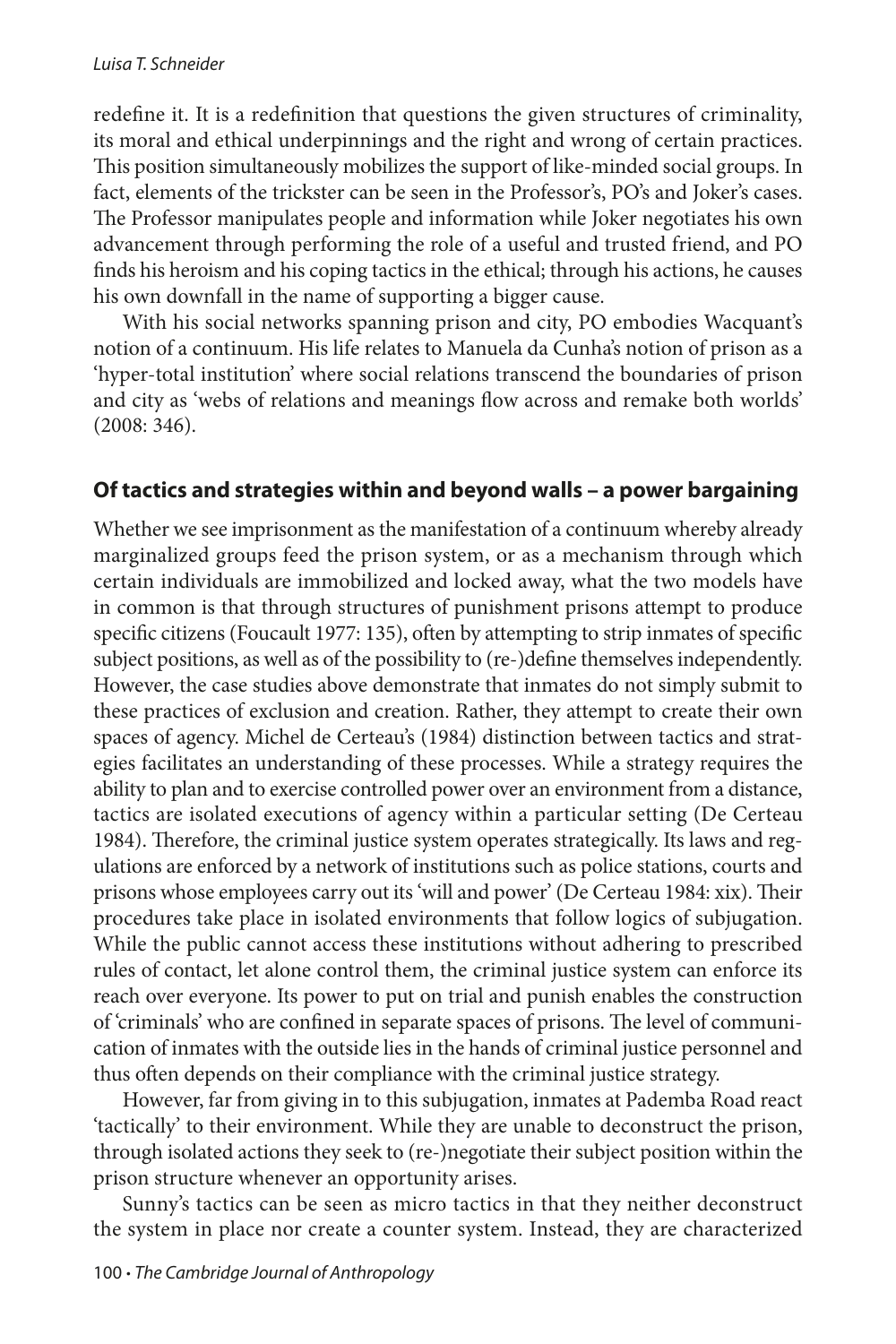by complete apathy, a state that allows him to retreat from the grasp of the prison, thereby lessening the prison's power over him. For PO, both the crime he committed and the resulting imprisonment were tactical considerations aimed at widening cracks in the state's exploitation and social stratification strategy. Both Joker and the Professor, though in very different ways, created a life in prison and thus built and developed social connections there. Rather than letting the criminal justice system define their subjectivity, these respondents created counter positionings and counter narratives within the confines of the prison.

The Professor's actions may be interpreted as a quasi-strategy. Through a set of strategic practices, he manifests his ability to negotiate with the 'exterior' and to extend his reach beyond the prison. What is more, he actively structures prison life through being a red band and through his business – positions of power that enable him to shape prison governance and to command others. This power has a clear limit, however, in that it is dominated by the criminal justice system and is unable to do away with the prison.

Hence, this article has shown that both scholarly approaches – that of treating prisons as separated 'spaces of exclusion' (Bauman 2000) and that of 'carceral continuums' (Wacquant 2001) – are equally relevant. Through focusing on both the individual and on social groups, each model showed that imprisonment is never a neutral consequence of a wrongdoing; rather, it is shaped by larger symbolic and literal nexuses of power, politics and inequality. And yet the two are to be seen neither as absolutes nor as opposites. While some prisoners' circumstances fall within one category or the other, most experience an assemblage of the two. What is more, any circulation between prison and 'ghetto' is gendered. Although both men and women, boys and girls may experience this circulation, in Sierra Leone their circles are separated as they move in and out of different correctional facilities. Hence, they remain consistently on the 'outside' of each other's lived experiences.

In the Sierra Leonean context, some young people's life-worlds, such as that of PO, encompass the prison and the shanty town as they and their loved ones circulate in and out of Pademba Road. In the endeavour to secure livelihoods, communities and the prison become important sites of mutual influence as much as the trajectories of marginalized groups are kept separate from the profitable pathways of mainstream society. But while imprisonment might be a state of impermanence and temporality for some, for others, like Sunny, prison is the location holding captive an annihilated self, entirely excluded from social networks of reciprocity after a social death. For Joker, prison is a place of dying vis-à-vis the outside world and rebirth within the prison through the networks he forms. For the Professor, prison is the permanence of his existence.

In this prison alone, each prisoner featured in this article has developed a unique response to his situation – from complete withdrawal into the 'inside', to an insouciant flaunting of subjection to the law, to different forms of appropriating power and enacting resistance. Assuming a homogeneity of prison experiences therefore hinders an embodied, inductive understanding of prison as lived. If we are to take seriously the role of anthropology in contributing to a more nuanced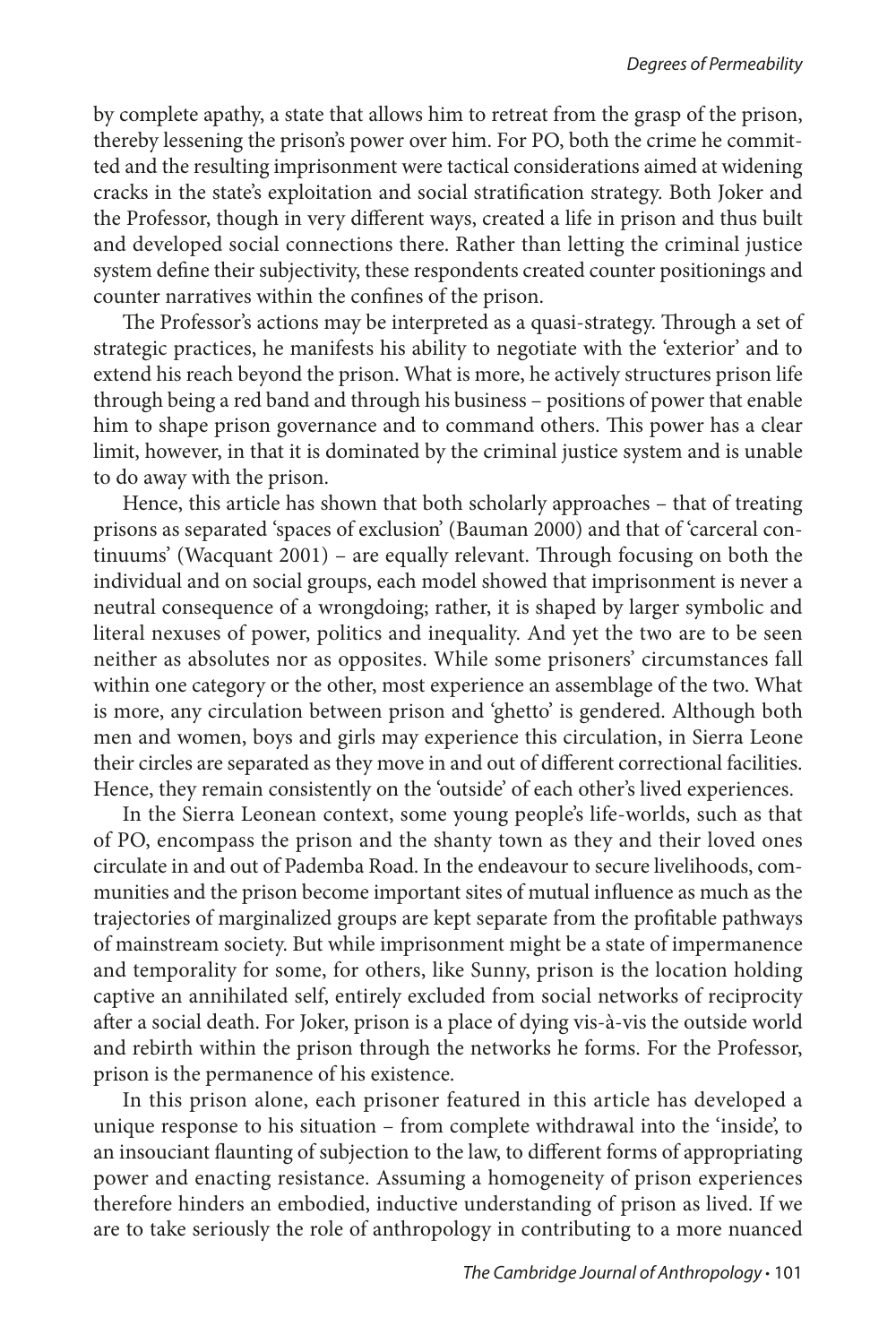appreciation of prison and confinement, we must move beyond models of carceral continuities and factories of exclusion. Instead, we must render visible, not erase, these dividing lines that differentiate prison experiences and the dance of power that shapes positioning. This will enable us to offer distinct analyses that complicate one-dimensional models while still offering succinct and sharp analyses that can achieve a more holistic and accurate understanding of the role and place of prisons and of experiences and consequences of imprisonment for individuals, social groups and societies in our contemporary world.

# **Acknowledgements**

I am grateful to the Sierra Leoneans who participated in this research and much obliged to the wonderful academics who provided me with invaluable feedback and inspiration: Andrew Jefferson, Steffen Jensen, Amanda Hammar, Rune Larsen, David Pratten and Ramon Sarró. I thank Thomas Max Martin and Julienne Weegels for comments on earlier versions of this article. Part of the research on which this article is based was financially supported by the Studienstiftung des deutschen Volkes and later by the School of Anthropology and Museum Ethnography, Oxford University. I also thank the Max Planck Institute for Social Anthropology where I finalised this article. I am indebted to my friends, partner and supporters: without you, none of this would be possible.

The anthropologist **Luisa T. Schneider** (ORCID: https://orcid.org/0000-0001-8305-8547) has been conducting ethnographic research in Sierra Leone since 2011. Her research and publications foster new understandings of the anthropology of violence and law at the intersection between agency, social and legal structures and forms of power. Her doctoral thesis from the University of Oxford examined the execution, endurance, mediation and regulation as well as the sociocultural, legal and political ramifications of acts of violence in relationships in Freetown and examined the nexus between private, intimate relationships, violence, gendered norms, legal regulations and global 'rights' movements. Schneider is now a postdoc at the Max Planck Institute for Social Anthropology in Halle (Saale) where she explores similar questions among rough sleepers in Germany.

# **Notes**

- 1. Certain identifying characteristics and facts have been changed to protect the identity of those who wished to remain anonymous. All respondents chose their own aliases.
- 2. One cigarette costs between Le 500 and Le 1000 in prison, while a whole pack can be bought for Le 500 in the city.
- 3. This can include anything from murder to collecting hidden money and visiting someone.
- 4. This leaving of prisoners had been discussed as one of the major problems during many of my interviews. John, one of Don Bosco's prison social workers, told me that especially inmates whose sentence is about to end or those with significant material or social resources can negotiate to be let out of prison at night as long as they are back in the morning.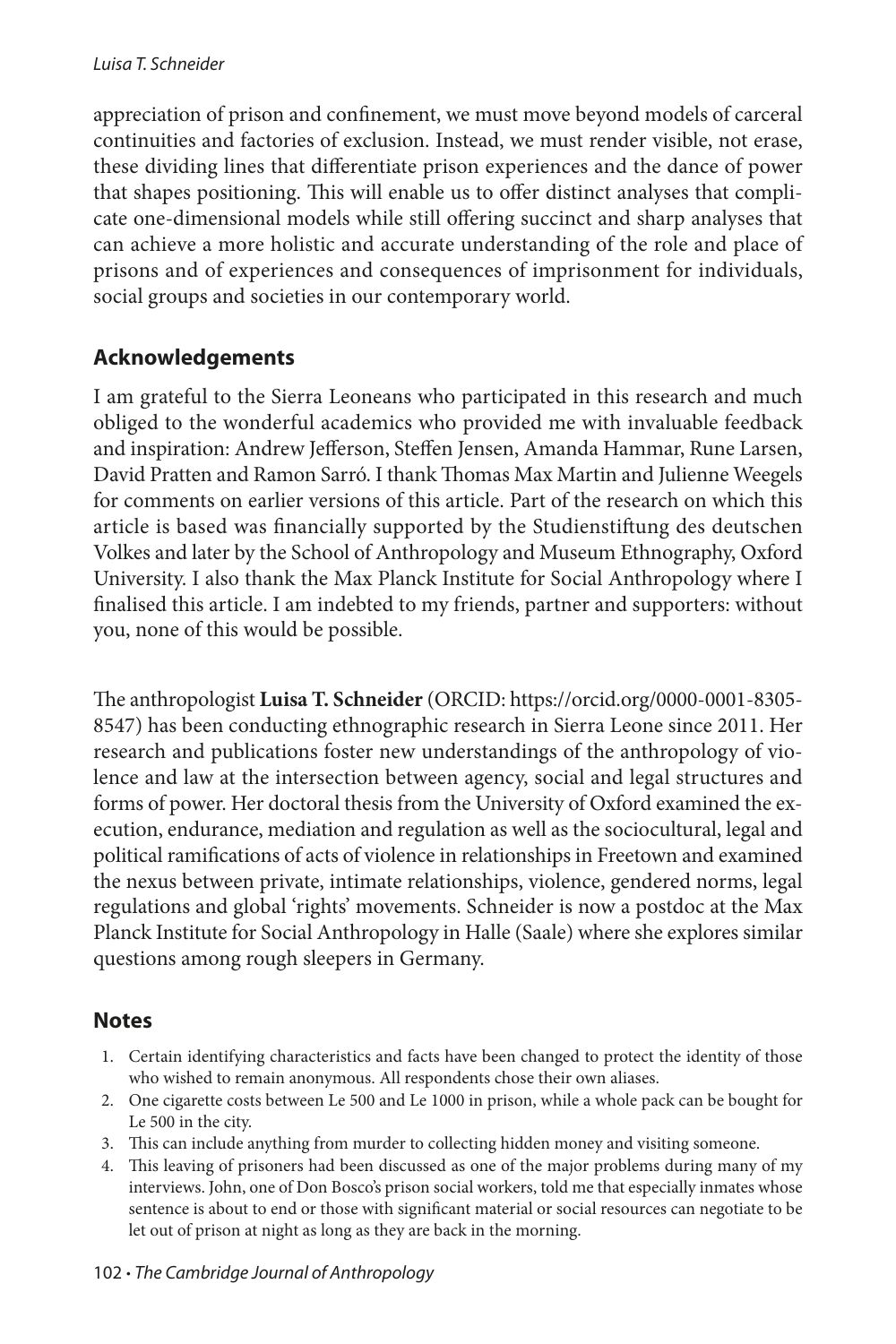- 5. This popular song is performed by the Sierra Leonean musician Treasure. It was produced by White Flag Artists in 2012. It was played on radios and through social media and continues to be widely heard in the country. The YouTube video can be seen here: [https://www.youtube.com/](https://www.youtube.com/watch?v=BF3UyvAP5xk&list=PL601CCE0707BC2DD5) [watch?v=BF3UyvAP5xk&list=PL601CCE0707BC2DD5](https://www.youtube.com/watch?v=BF3UyvAP5xk&list=PL601CCE0707BC2DD5). (accessed 17 November, 2019)
- 6. In his file, it is stated that Sunny is eighteen years old.

## **References**

Admin. 2017. 'For Impersonating Salone Police . . . Okada Rider Jailed for 12 Months'. AYV Media Empire, 27 January. http://ayvnews.com/AYVNews/index.php/news/ item/2584-for-impersonating-salone-police-okada-rider-jailed-for-12-months.

Appadurai, A. 2006. *Fear of Small Numbers: An Essay on the Geography of Anger.* Durham, NC: Duke University Press.

- Barak-Glantz, I. L. 1981. 'Towards a Conceptual Schema of Prison Management Styles'. *The Prison Journal* 61 (2): 42–60. doi:10.1177/003288558106100206.
- Bauman, Z. 2000. 'Social Uses of Law and Order'. In D. Garland and R. Sparks (eds), *Criminology and Social Theory*. Oxford: Oxford University Press.
- BBC News. 2010. 'Sierra Leone: Murderers Escape in Daytime Jail Break'. 6 December. http://www.bbc.co.uk/news/world-africa-11926329 (accessed 7 August 2018).
- Butler, J. 2004. *Precarious Life: The Powers of Mourning and Violence*. London: Verso.
- Butler, J. 2014. 'On Cruelty. Review of the Book *The Death Penalty: Vol. I'*. *London Review of Books* 36 (14): 31–33. https://www.lrb.co.uk/v36/n14/judith-butler/on-cruelty.
- Da Cunha, M. I. P. 2008. 'Closed Circuits: Kinship, Neighbourhood and Incarceration in Urban Portugal'. *Ethnography* 9 (3): 325–350. doi:10.1177/1466138108094974.
- De Certeau, M. 1984. *The Practice of Everyday Life.* London: University of California Press.

Dentith, M. 2013. 'Have You Heard? The Rumour as Reliable'. In G. Dalziel (ed.), *Rumour and Communication in Asia in the Internet Age*. London: Routledge, 46–60.

- Foucault, M. 1977. *Discipline and Punish: The Birth of the Prison*, trans. A. Sheridan. New York: Pantheon Books.
- Freire, P. (1970) 2005. *Pedagogy of the Oppressed: 30th Anniversary Edition*. New York: The Continuum International Publishing Group Inc.
- Goffman, E. (1961) 1999. *Asylums: Essays on the Social Situation of Mental and Other Inmates*. New York: Garden Books.
- Hahn, S. 1997. '"Extravagant Expectations" of Freedom: Rumour, Political Struggle, and the Christmas Insurrection Scare of 1865 in the American South'. *Past & Present* 157 (1): 122–158. http://www.jstor.org/stable/651083.
- James, W. 2003: *The Ceremonial Animal: A New Portrait of Anthropology*. New York: Oxford University Press.
- Le Marcis, F. 2017. 'The Fiction of Escape: In & Out Prison in Ivory Coast'. Paper presented at the Global Prisons Research Network & SECURCIT Roundtable Meeting, Amsterdam, 2–3 November.

Mbembe, A. 2001. *On the Postcolony*. Berkeley: University of California Press.

Mbembe, A. 2003. 'Necropolitics'. *Public Culture* 15 (1): 11–40. doi:10.1215/08992363-15-1-11.

- Piot, C. 2010. *Nostalgia for the Future: West Africa after the Cold War*. Chicago: University of Chicago Press.
- Rafael, V. L. 2000. *White Love and Other Events in Filipino History*. Durham, NC: Duke University Press.